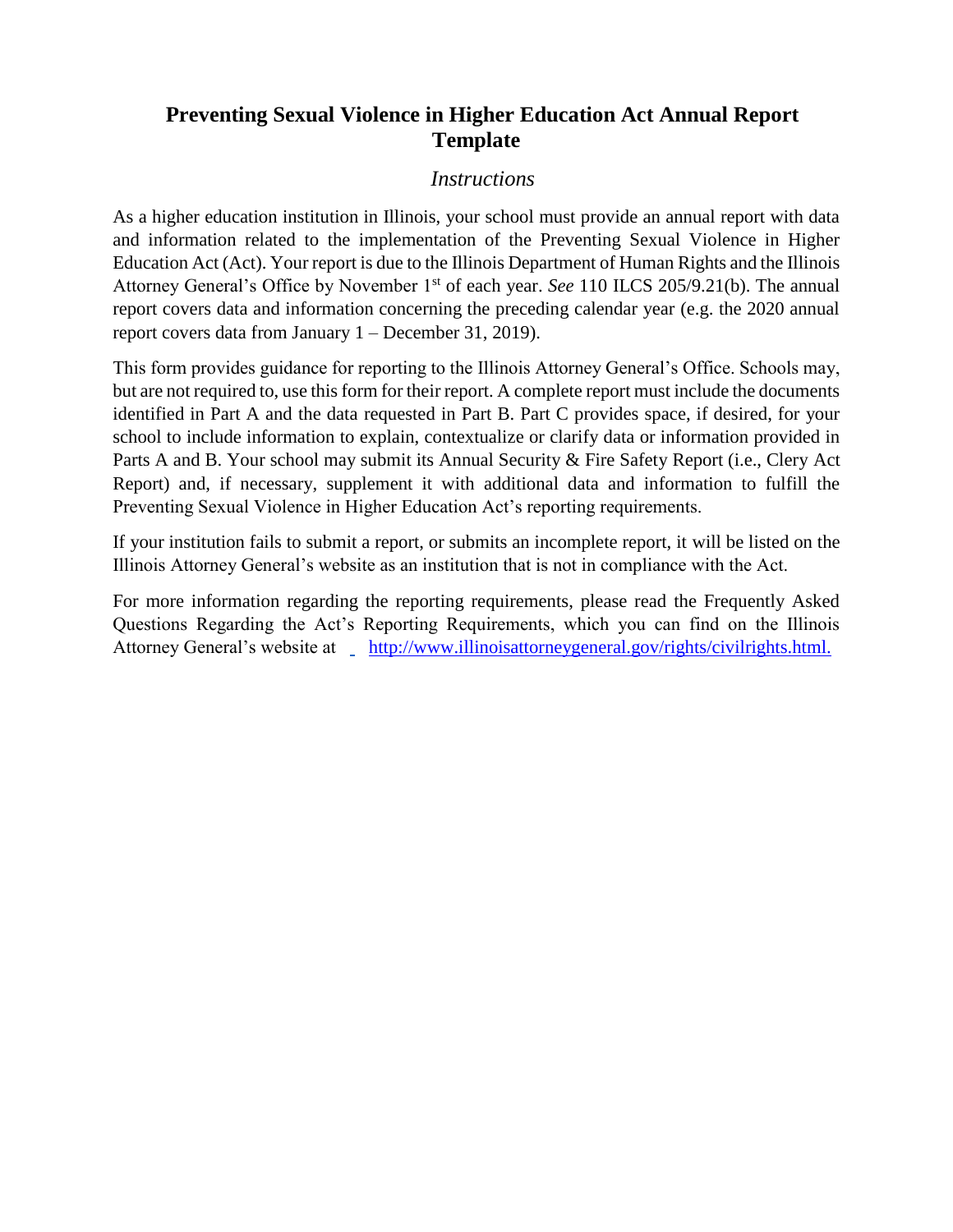# **Preventing Sexual Violence in Higher Education Act Annual Report 2019**

*Form*

| Name of Higher Education Institution: _Blackburn College_ |                                                                |  |  |  |
|-----------------------------------------------------------|----------------------------------------------------------------|--|--|--|
| Campus (if applicable): $\qquad \qquad$                   |                                                                |  |  |  |
|                                                           | Completed By/Primary Contact: _Melissa Maguire, HR Coordiantor |  |  |  |
| Address: 700 College Ave., Carlinville, IL 62626          |                                                                |  |  |  |
| Phone Number: 217-854-3231                                | Email Address: hr@blackburn.edu                                |  |  |  |

# **PART A**

Provide one copy of the most recent version of each of the following documents:

The higher education institution's comprehensive policy (*see* 110 ILCS 155/10); and

The higher education institution's concise, written notification of a survivor's rights and options under its comprehensive policy (*see* 110 ILCS 155/15).

#### **PART B**

- I. Campus Training, Education and Awareness
	- A. Student Primary Prevention Programming

Identify any and all institutional actions and strategies intended to prevent sexual violence before it occurs by means of changing social norms and other approaches, including, without limitation, training programs, poster and flyer campaigns, electronic communications, films, guest speakers, symposia, conferences, seminars or panel discussions that occurred during the preceding calendar year. *See* 110 ILCS 155/30(b). If necessary, append additional pages.

| Program<br>name                             | <b>Type/description</b>     | Date(s)                | Location(s)      | <b>Target</b><br>audience                          | Number of<br>attendees |
|---------------------------------------------|-----------------------------|------------------------|------------------|----------------------------------------------------|------------------------|
| <b>Orientation Leader</b><br>Training       | Prevention and<br>Awareness | August 2019            | <b>On Campus</b> | <b>Student Orientation</b><br>Leaders              | 18                     |
| Leadership 170                              | Prevention and<br>Awareness | August 2019            | <b>On Campus</b> | Student Manager/Asst.<br>Manager/Crewheads         | 80                     |
| Title IX/Safety<br>Training                 | Prevention and<br>Awareness | August 2019            | <b>On Campus</b> | <b>Resident Directors and</b><br><b>Assistants</b> | 21                     |
| <b>Flyer Campaign</b>                       | <b>Awareness</b>            | All Year               | <b>On Campus</b> | All Students on Campus 478                         |                        |
| <b>Sexual Misconduct</b><br><b>Booklets</b> | Awareness                   | October 2019 On Campus |                  | <b>All Students</b>                                | 478                    |

#### B. Employee Training (*optional*)

Identify any and all training provided to higher education institution employees who, with respect to reports of sexual violence, domestic violence, dating violence or stalking: (1) receive student reports, (2) refer or provide services to survivors or (3) participate in the complaint resolution procedure. *See* 110 ILCS 155/30(c). If necessary, append additional pages.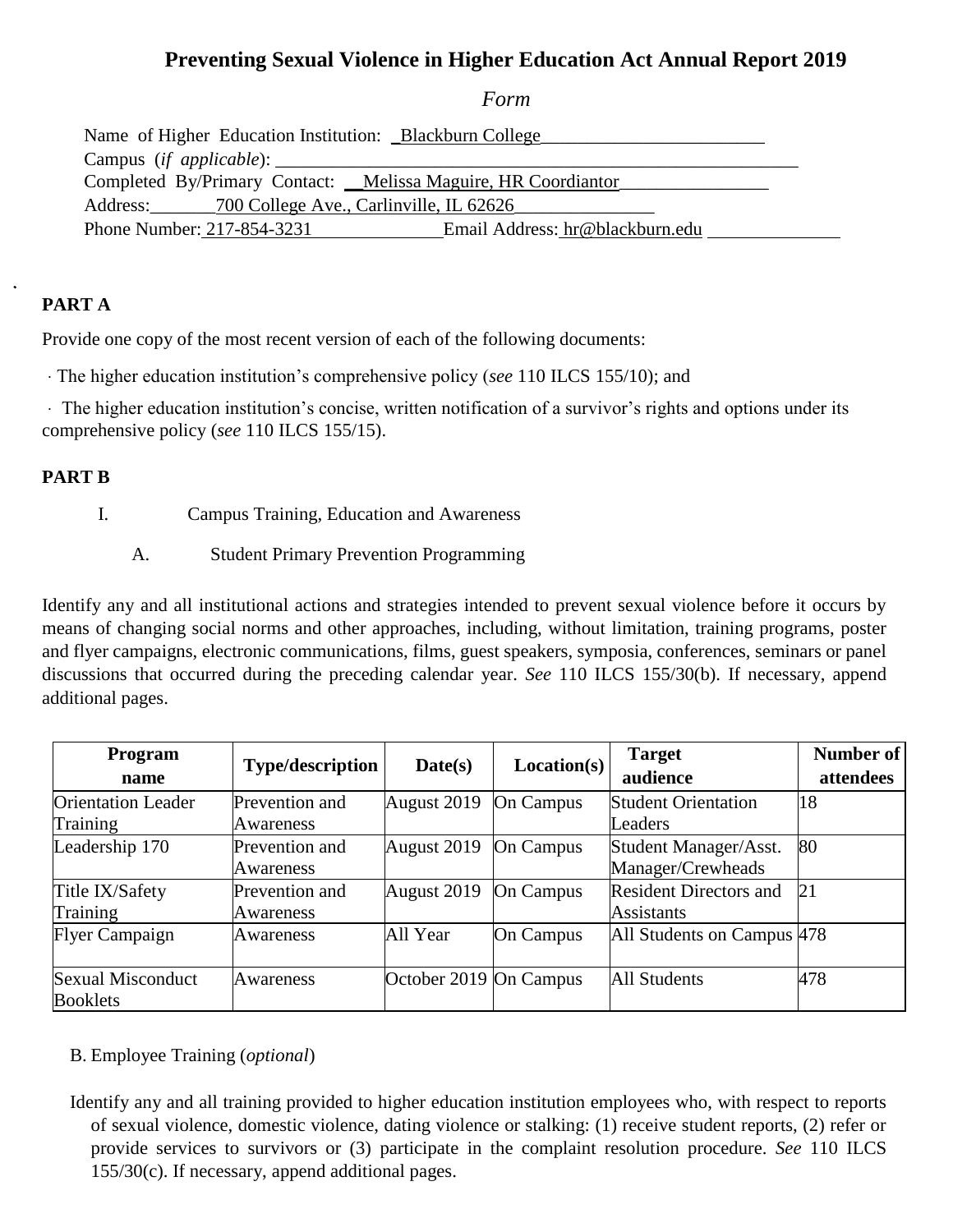| Program<br>name                                                    | <b>Type/description</b>     | Date(s)                | Location(s)       | <b>Target</b><br>audience                            | Number of<br>attendees |
|--------------------------------------------------------------------|-----------------------------|------------------------|-------------------|------------------------------------------------------|------------------------|
| Sexual Misconduct<br><b>Booklets</b>                               | A wareness                  | October 2019           | On Campus         | All Employees                                        | 127                    |
| Conduct Hearing Board<br>Training                                  | Prevention and<br>Awareness | June 2019              | <b>On Campus</b>  | Conduct Board<br>members,<br>investigators, advocate | 20                     |
| Title IX Online Training                                           | Prevention and<br>Awareness | <b>Fall 2019</b>       | On Line           | All Full time and part<br>time employees             | 127                    |
| <b>Adjunct Professor Training</b>                                  | Prevention and<br>Awareness | August 2019            | <b>On Campus</b>  | <b>Adjunct Professors</b>                            | 10                     |
| Title IX Mandated Reporter                                         | Awareness                   | Throughout the<br>year | On Campus         | New Employees                                        | 20                     |
| Refresher on Title IX $&$<br><b>Mandated Reporter</b><br>Processes | Prevention and<br>Awareness | August 2019            | On Campus         | Any new employees<br>hired in 2019                   | 20                     |
| <b>Investigator Training</b>                                       | Prevention and<br>Awareness | November 2019          | <b>Off Campus</b> | New Student Life Staff4                              |                        |

## II. Reports

Identify the total number of reports made to the following groups of individuals in the preceding calendar year. If a higher education institution is aware that a student reported an incident more than once, it may provide an explanation for this or any other additional information regarding its reports in Part C below. *See* 110 ILCS 155/25 and 110 ILCS 205/9.21(b).

|                          | <b>Reports to the Title IX</b><br>coordinator/responsible<br>employees | <b>Reports to confidential and</b><br>anonymous resources |
|--------------------------|------------------------------------------------------------------------|-----------------------------------------------------------|
| <b>Sexual violence</b>   |                                                                        |                                                           |
| <b>Domestic violence</b> |                                                                        |                                                           |
| <b>Dating violence</b>   |                                                                        |                                                           |
| <b>Stalking</b>          |                                                                        |                                                           |

A. Responses to Reports to the Title IX Coordinator or Responsible Employees

Of the total number of reports or disclosures made to the Title IX coordinator or responsible employees at the higher education institution (identified in Part B, Section II), please report the number of times the following occurred:

|                               | <b>Survivor</b><br>requested not<br>to proceed<br>with the<br>complaint<br>resolution<br>procedure | HEI<br>investigated<br>allegation | <b>HEI</b> referred<br>allegation to<br>local or State<br>law<br>enforcement | <b>HEI</b> resolved<br>allegation<br>through<br>complaint<br>resolution<br>procedure |
|-------------------------------|----------------------------------------------------------------------------------------------------|-----------------------------------|------------------------------------------------------------------------------|--------------------------------------------------------------------------------------|
| <b>Sexual violence</b>        |                                                                                                    |                                   | Х                                                                            |                                                                                      |
| Domestic violence $ 0\rangle$ |                                                                                                    |                                   |                                                                              |                                                                                      |
| <b>Dating violence</b>        |                                                                                                    |                                   |                                                                              |                                                                                      |
| <b>Stalking</b>               |                                                                                                    |                                   |                                                                              |                                                                                      |